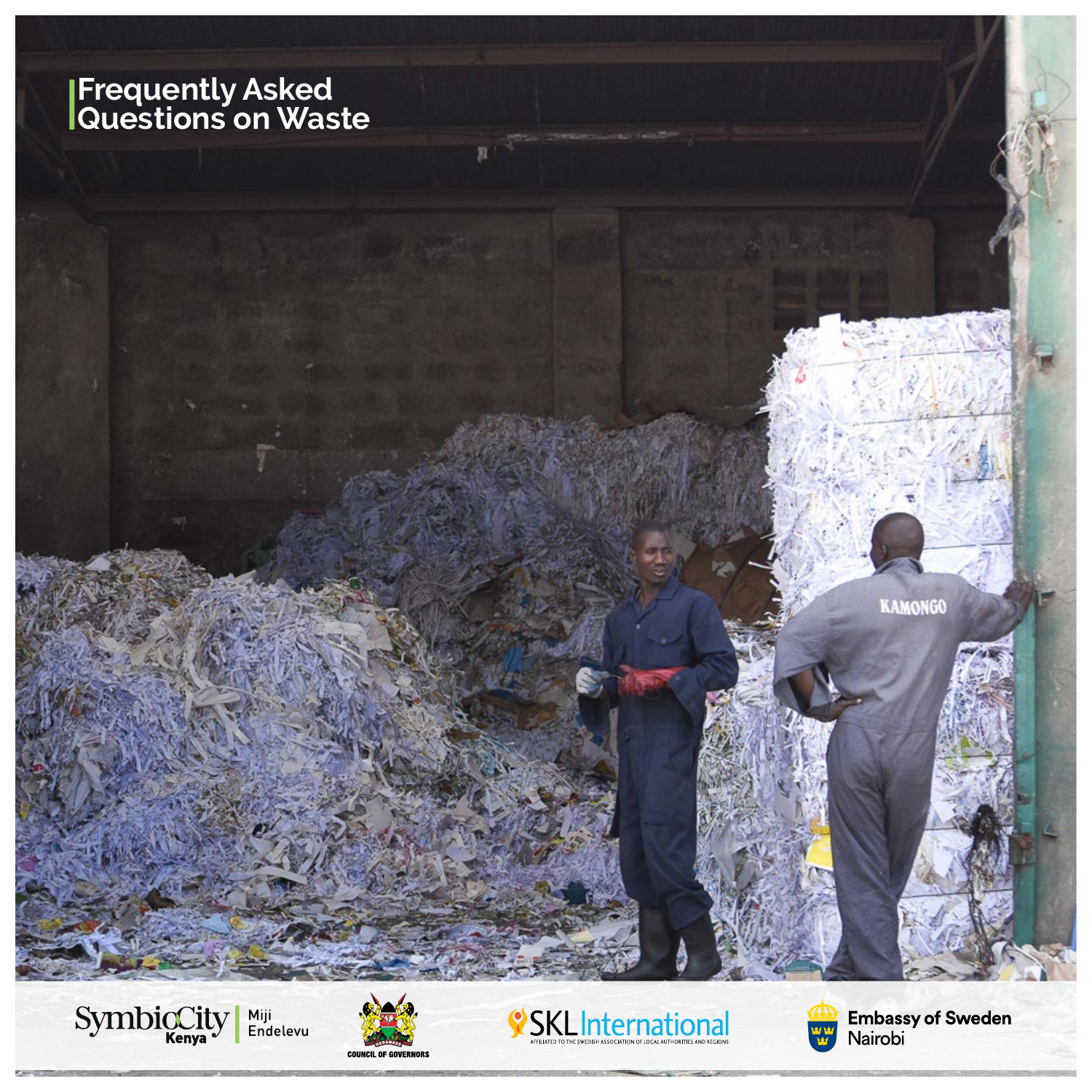# **What is Waste Management?**

Long-term planning of a system for taking care of waste in society. It requires involvement of different stakeholders to set and reach goals for sustainable financing, sorting, collection, transportation, and treatment of waste material. To ensure everyone knows how the system works, efficient communication on all levels is crucial.

# **What are the various forms of Waste?**

Waste is classified in two main forms: **Liquid** and **Solid**.

Both have **Hazardous Waste** that need special attention, as these substances can harm environment and health. Examples include Electronic Waste (cables, batteries, light bulbs), Chemicals (strong detergents, paint, pesticides, diesel), and Medical Waste (syringes, antibiotics, etc.).

**Domestic Waste** is generated from households and **Industrial Waste** comes from companies and factories. The main categories used to define different solid materials are food waste, garden waste, metals, plastics, paper, glass and non-recyclables (like diapers, sanitary pads, broken shoes etc). The waste water from households should be cleaned to retrieve nutrients and avoid spreading of diseases. Waste water from Industries must also be treated before being let out to water bodies or sewage system.

# **What are the methods of Waste Management and Treatment?**

#### Re-using or Re-purposing

Reusing an item as it is, or modifying it for re-use with another purpose, also called "Upcycling".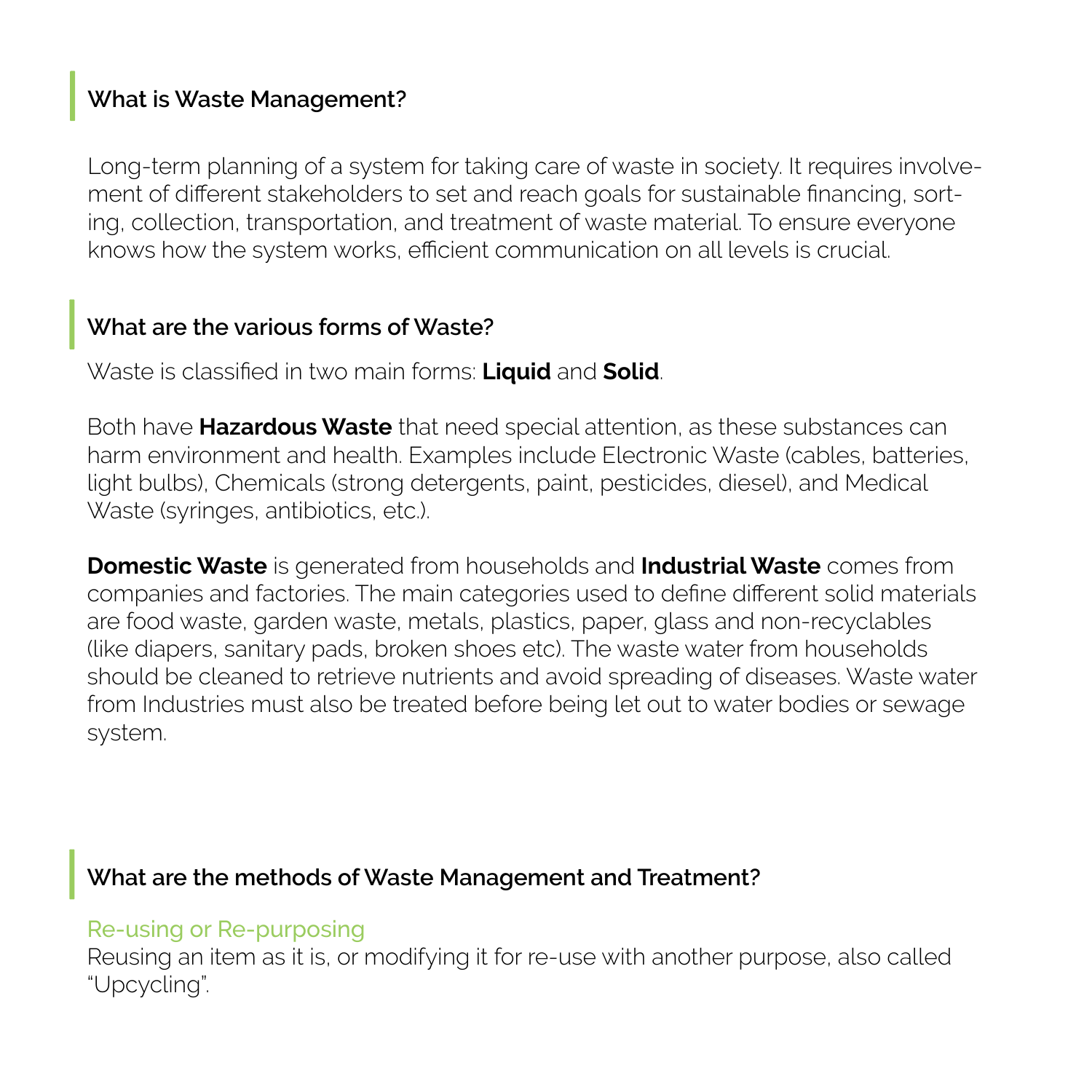#### Recycling

Using the material in a product to manufacture a brand new product – sometimes mixed with virgin material. Metals, plastics and glass materials are melted, paper is being repulped and organic waste can be composed or digested.

### Biological Processing

Composting (aerobic microorganisms break down the material) or digesting (anaerobic) biodegradable waste and/or human liquid waste from toilets to make soil fertilizer. When digestion is done there will also be biogas produced.

### Thermal Processing

Burning/combustion of waste – usually to retrieve heat and also to produce electricity from hot steam that runs a generator. Pyrolysis is when pressure and heat combined will make a material disperse into different substances – to be retrieved in their different forms.

#### Dumpsite/Landfill

Waste deposited in special locations where techniques should be used to prevent the waste material from contaminating surroundings, like bottom and top liners, collection, and treatment of leakage water.

# **What is the role of the National Government and County Governments in Waste Management?**

The National and County Governments propose, pass and enforce laws governing waste management, and should take responsibility for providing a platform for the planning of infrastructure and logistics regarding waste in society together with stakeholders. Financing models concerning household waste is also upon the Government to structure.